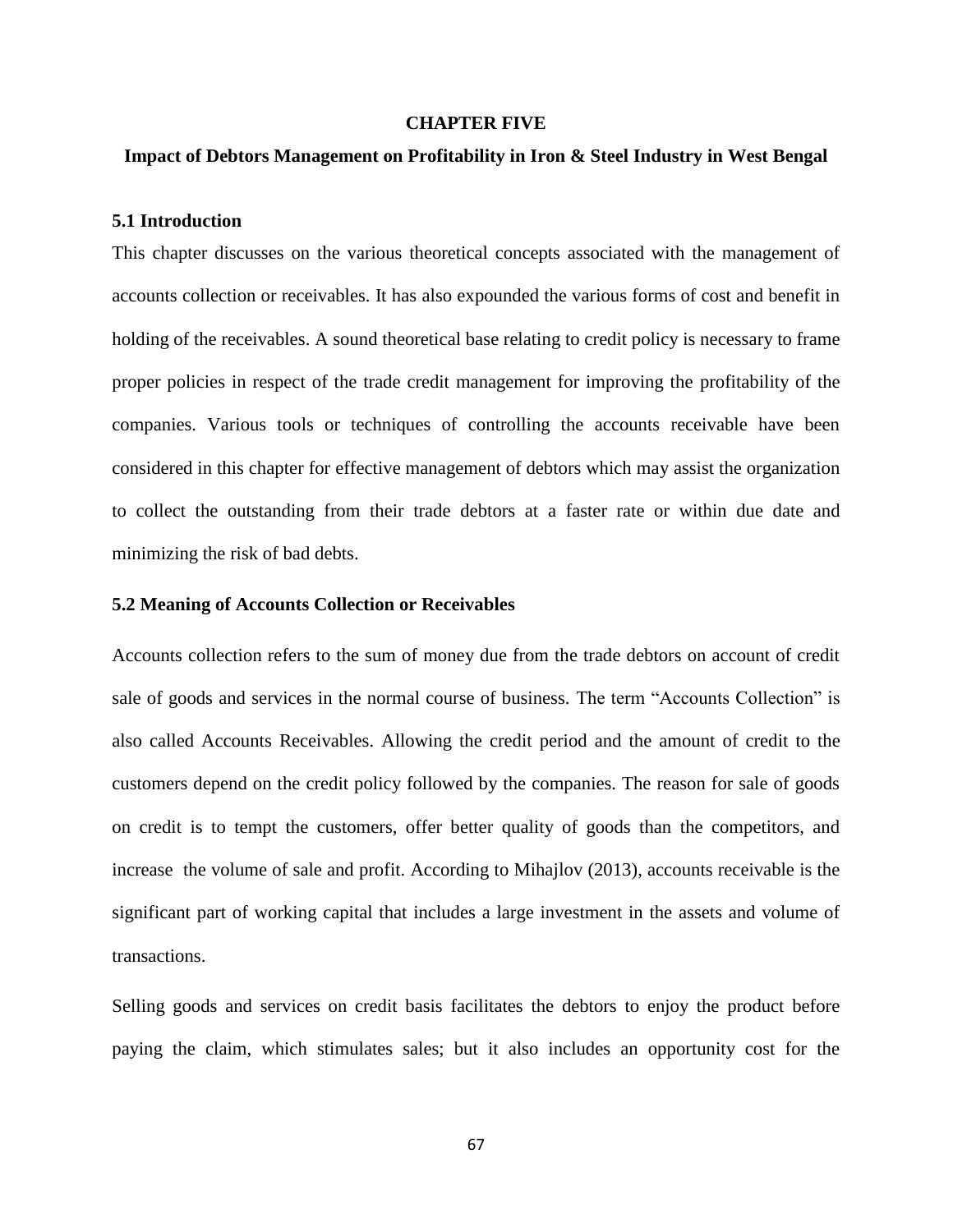companies. The element of account collection includes the risk of bad debt, economic value, and futurity that calls for the need of efficient management of accounts receivables.

#### **5.3 Cost and Benefit of Maintaining Accounts Collection**

Credit sale is an essential part of the modern business system. It is a key element of operation of any commercial organization (Holysz, 2013). In fact, credit sale acts as a marketing tool for promoting sales and thereby increases the profits. However, granting credit period and the amount of credit involve the cost and risk. Therefore, the finance manager must evaluate the benefits and costs associated with maintaining the accounts receivable to achieve the aim of receivables management. The major costs incurred in extending credit and accounts receivables are as follows:

- **(a) Collection Cost:** Collection costs are the additional cost incurred in collecting a promised payment from the trade debtors. It is an administrative expense incurred in the maintenance of credit department with staff, collecting credit information either by a third party or an agency or by the firm itself.
- **(b) Capital Cost:** The capital cost is the cost of raising funds for financing the business obligations. There is a time gap between the sale of goods and the receiving of dues from the debtors; in between this gap, the firm needs to arrange additional funds for making the payment to the suppliers of raw-materials, employees, and distributors. Acquisition of additional funds involves a cost, which could have been used profitably elsewhere. Therefore, cost associated in raising the additional capital is the cost of extending credit and accounts receivable.
- **(c) Delinquency Cost:** These costs emerge on the failure in collection of the due amount on the account of debtors. The company incurs an amount to recover the debt after the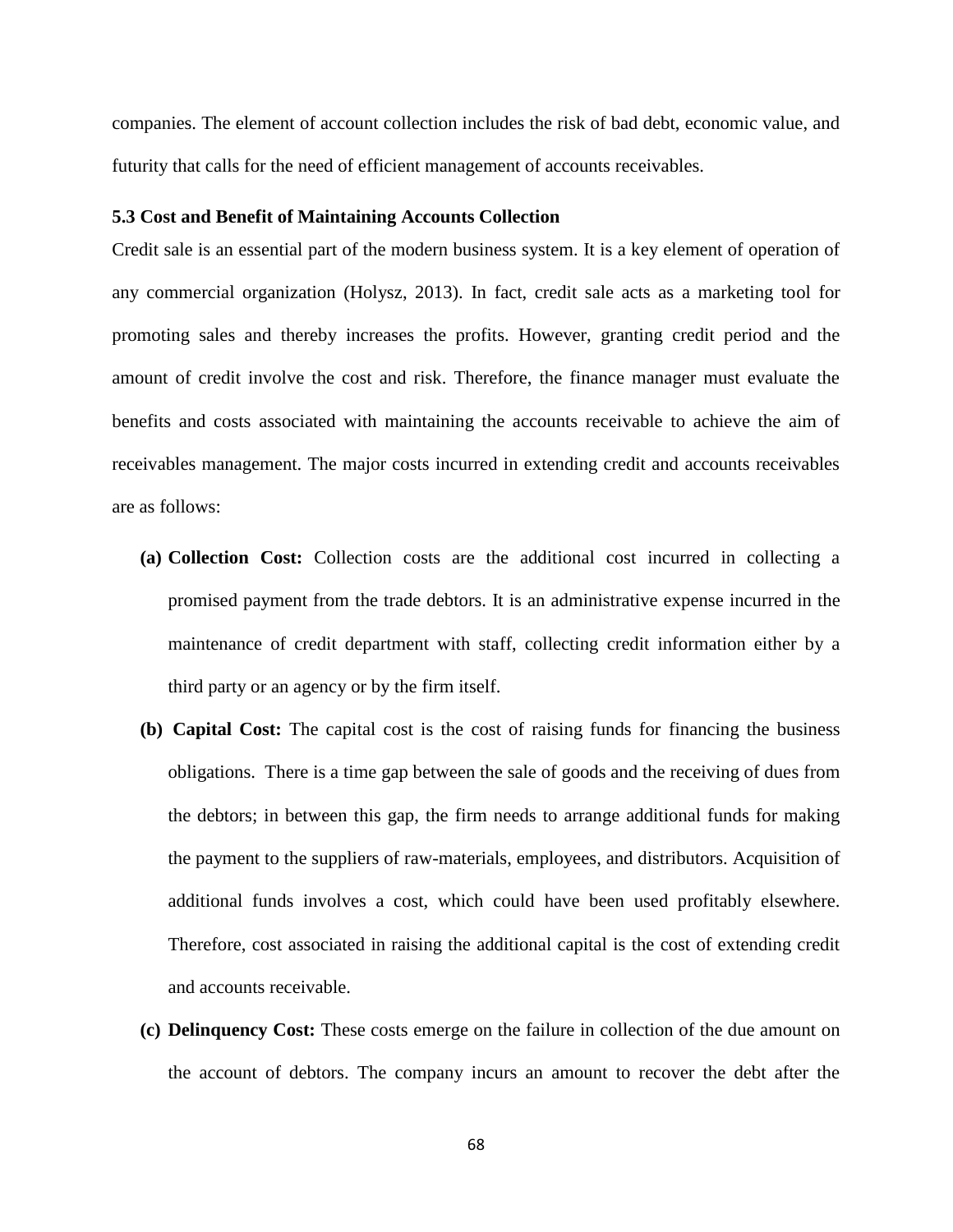expiry of the credit period, such as, reminding the customers, giving phone calls, legal charges or any other costs incurred on interaction with the trade debtors to recover the account balances. Thus, delinquency cost arises on follow-up of the debtors for recovery of over dues failed.

**(d) Default Cost:** Credit sale does not give assurance of getting the overdue from the customers. A partial or the whole amount of credit sale may not be able to be recovered due to inability of the debtors; such irrecoverable amount is treated as doubtful or bad debt. The doubtful amount should be written off or adjusted as the amount will not be realized further. Thus, default cost is associated with the extension of credit period and the amount in credit sales.

Despite the costs involved in maintaining receivables as discussed above, it has some benefits also that may arise from the credit sale. The two major benefits are discussed below:

- **(a) Sales Promotion:** One of the advantages of granting credit in sales is to increase or promote sale because of which a firm may be inclined to invest in receivables. Due to a liberal credit policy, a firm may be able to increase the volume of sales and thereby the profit may increase. Following a more liberal trade credit policy results in increasing sale to the existing customers as well as in attracting new prospective customers.The higher the number of customers, more may be the increase in the sale that leads to higher earnings and profit.
- **(b) Sales Retention:** Another benefit that arises from trade credit is to safeguard the current sales from the cut-throat competition. Protecting the present debtors from the emerging competition will lead to sales retention, meaning customers retention, as a result of which the sale and the profit of the company may be stabilized, if not increased.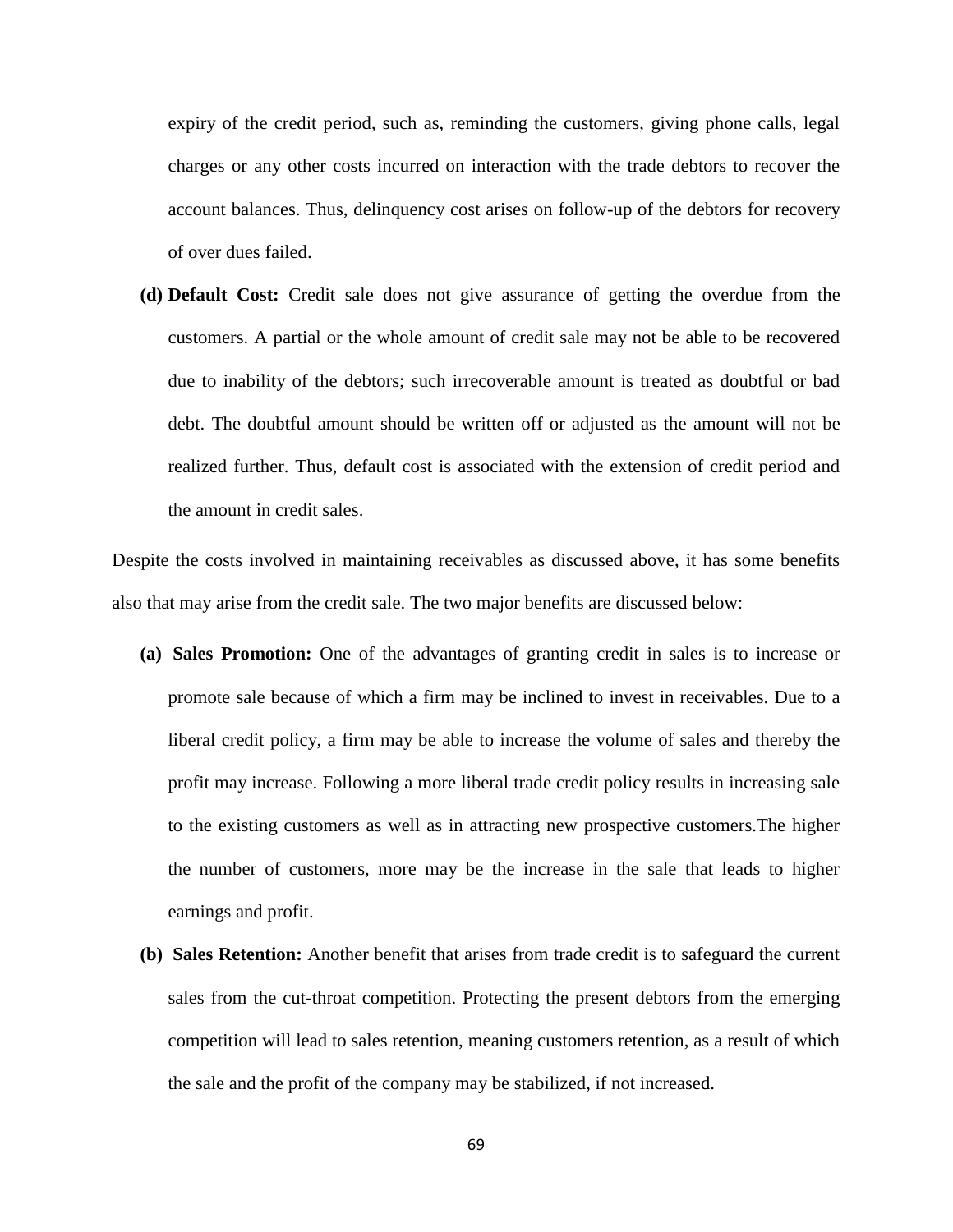Thus, granting credit to customers has the effect on the sale, cost, and earnings of the companies. So, the decision relating to investment in receivables should be made after the evaluation of the cost and benefits of maintaining accounts receivables.

#### **5.4 Elements affecting the size of Accounts Collection**

Every business would like to have its entire sale on cash basis, but it is next to impossible in the present day very competitive business environment. Therefore, the business firms now-a-days tend to adopt easy trade terms and credit policy. However, the various factors which may affect the magnitude of the accounts collection have been discussed below:

#### **Level of Sales**

The size of accounts receivable depends largely on the volume of sales. The lenient credit policy increases the firm's sales. An increase in the sales may encourage the firm to bring about a commensurate increase in the size of accounts collection. Therefore, the decision of investment in the receivables may be affected by the size of turnover.

#### **Credit Policy**

The pressure of tough competition in the market forces companies to offer better quality of products and services on credit basis. Keeping in mind that the customers may not be able to pay quickly for the sale of high end products or services, the vendor company may go for adopting a credit policy which may be either rigid or liberal. According to Michalski (2008), a change in the credit policy affects the net working capital as well as the operating costs associated with accounts receivable management. The Liberal credit policy enables the customers to pay the outstanding amount on a later period.Thereby, it may lead to increase the size of receivables,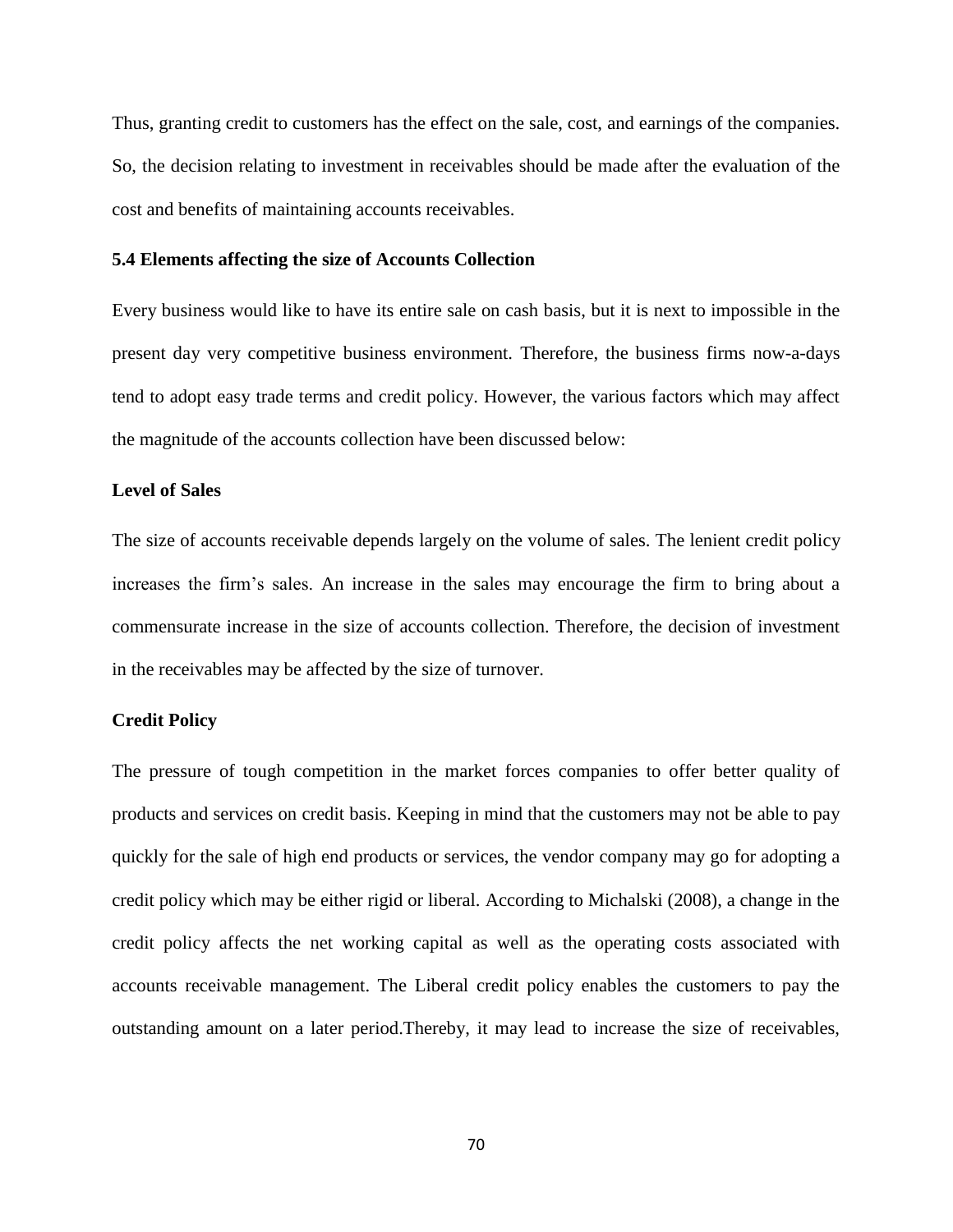whereas a conservative or rigid credit policy tends to lose the potential customers, which may result in decrease in sales and receivables.

However, the adoption of lenient credit policy may give rise to defaults and bad debt while rigid policy involves excessive collection cost. Therefore, the firm should adopt a suitable approach by trading off between the associated costs and the benefits in establishing the credit policy

# **Terms of Trade**

Another determinant that has impact on the volume of accounts receivable is the business terms. In order to attract and retain the customers in the business for the long run, the companies need to follow the generous business or trade terms. Such trade terms are expected to include discount rate on the sales and credit period allowed to debtors. Allowing more credit period and higher discount rate would encourage the buyers to purchase more as a result of which the sales volume of the firm increases;thereby the size of the profit and the accounts receivable may rise. Shorter credit period and lower discount rate may affect the future cash inflow as it brings down the sales of the firm. Thus, it can be said that the sale terms such as discount rate, credit period, etc. are closely associated with the volume of book debt.

# **Profits**

The main objective of every business is to earn revenue. To maximize the earnings, the firm tries to increase the size of its sales; higher amount of sales can be achieved by maintaining sales on credit basis. Jani (2007) states that the firm follows the credit policy to increase the amount of sale. An increase in sales leads to increase the accounts receivables. As the level of receivables increases, the amount of profit will also increase. However, a rise in the magnitude of accounts receivable involves the cost of financing the additional fund blocked in it.The decision in favour of holding receivables would be opted if the additional revenue that may be generated is greater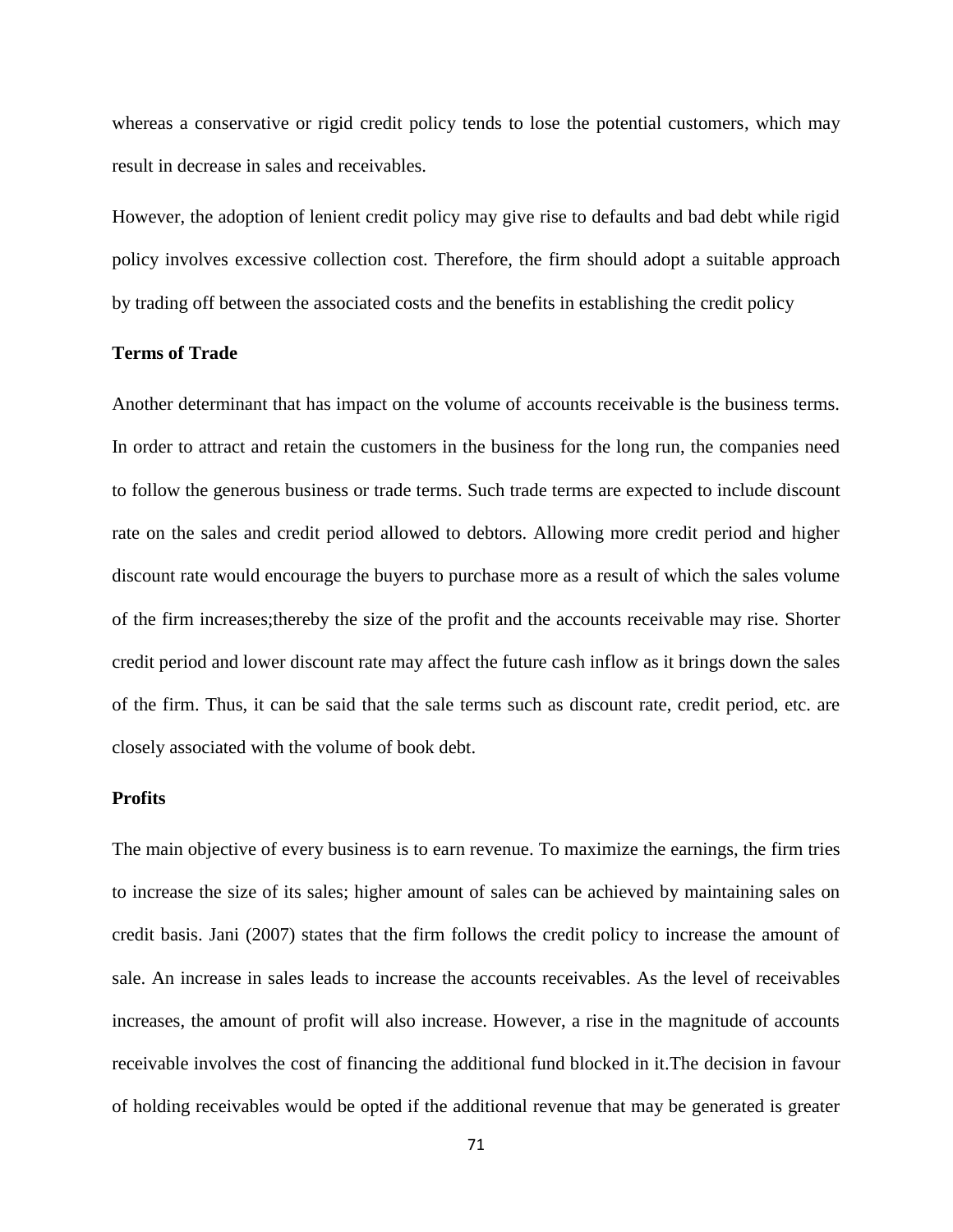than the cost of maintaining the additional receivables. Therefore, the relation between cost and benefit of maintaining accounts collection should be properly analyzed.

#### **Paying Capacity of Debtors**

The proportion of accounts collection is influenced by the quality of the customers. A financially sound debtors would be able to clear their dues to the vendor firms on due dates, as a result of which the amount of receivables may be lesser,whereas delay in making payment by the financially weak customers may result in higher amount of receivables. Therefore, the financial position of the trade debtors should be appropriately judged before allowing the credit for the sale.

## **Collection Policies**

The efforts in collecting dues from debtors would affect the policies in regard to receivables management. An efficient collection effort will reduce the amount of receivables where as a weak collection effort would not only raise the accounts receivable but also suffers financial cost like the amount that may need to be spent in periodical reminding to customers for outstanding clearance; failure of collecting overdues at times may result in losses.Thus, the balance of accounts collection is influenced by the approach or policy of collection.

Credit sale is the soul of any business as it assists the company to increase the turnover and profits. Survival of a company in the competitive business depends on the credit extension policy. Therefore, certain amount of additional investment in the receivables is needed for the growth and expansion of the organization.

# **5.5 Objectives of Accounts Collection Management**

Accounts collection management refers to the set of policies and practices employed by the companies with respect to managing sales on credit. In other words, it is a technique of framing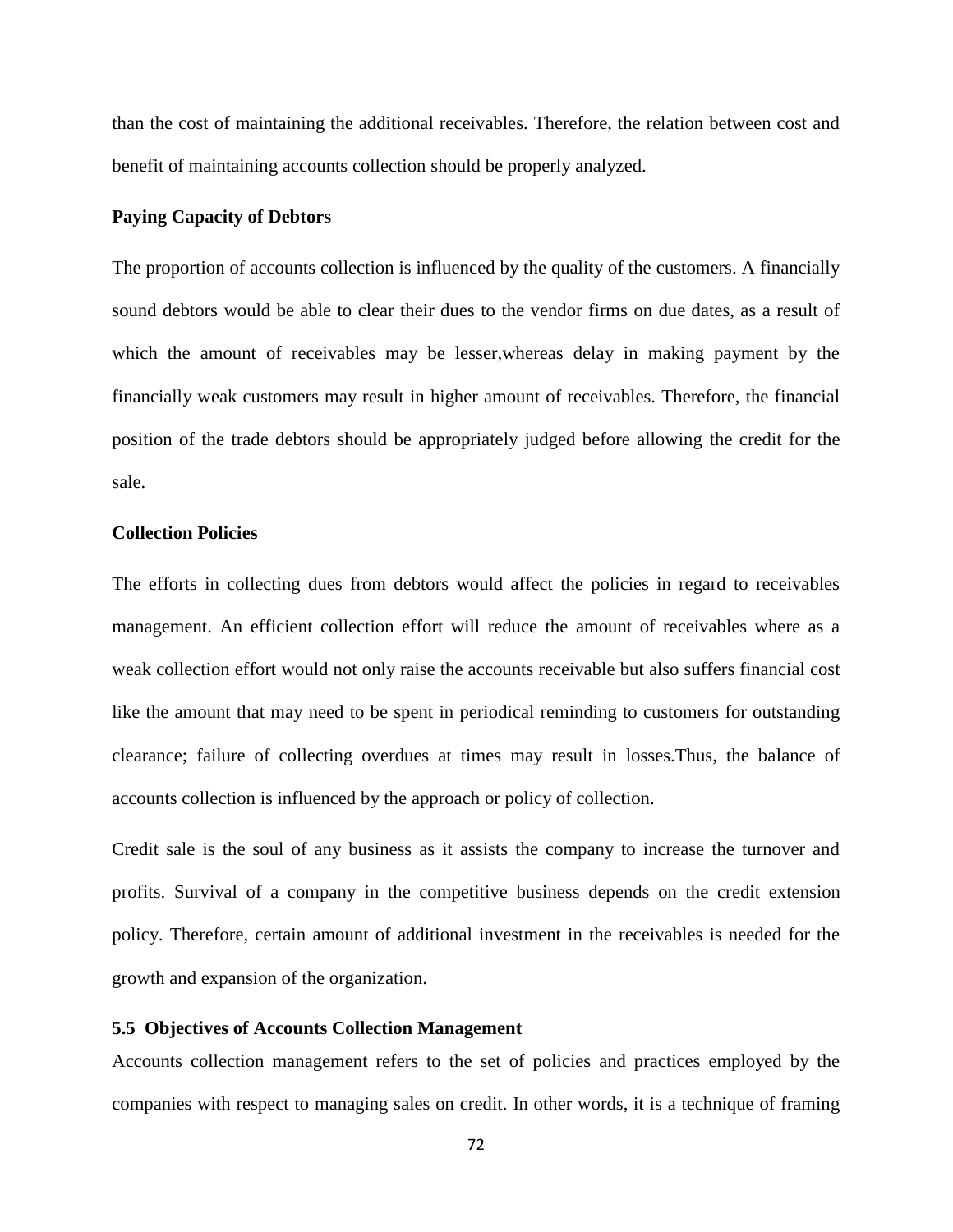decisions in relation to investment in accounts receivables. It encompasses the evaluation of credit worthiness of the customers, risk of bad debt, and cost of financing in designing the receivables policy. Thus, the objective of accounts receivable management is to take the appropriate decision for the investment in the collection process. The key objectives of accounts receivable are presented below :

#### **Optimum Volume of Sales**

The primary goal of accounts receivable management is to increase the size of sales, which is possible by granting the credit; risk of bad debt and cost associated with maintaining accounts receivable are linked with the terms of credit sale. Therefore, a firm needs to administer the credit in a systematic manner so that it achieves the optimum level of sales within acceptable risk.

### **Controlling the Cost of Credit**

One of the essential objectives of accounts receivable management is to determine the benefits arising from the extension of credit. In ascertaining the benefits from a sound receivables management, one must consider all the costs in connection thereof; excess of additional cost may impact the profitability and liquidity of the business. Therefore, the cost of financing could be minimized by applying the marginal concept in choosing the credit policy.

## **5.6 Dimensions of Credit Policy**

Formulating the credit policy is in the hands of the management of business. Decision in making a credit policy involves the following variables as credit standards, credit period, cash discount, and collection efforts. According to Kontus (2013), three major problems involved in accounts receivable management are: first, to whom credit should be allowed; second, the terms of the credit; and third, the process of collecting the credit from debtors. All these issues or dimensions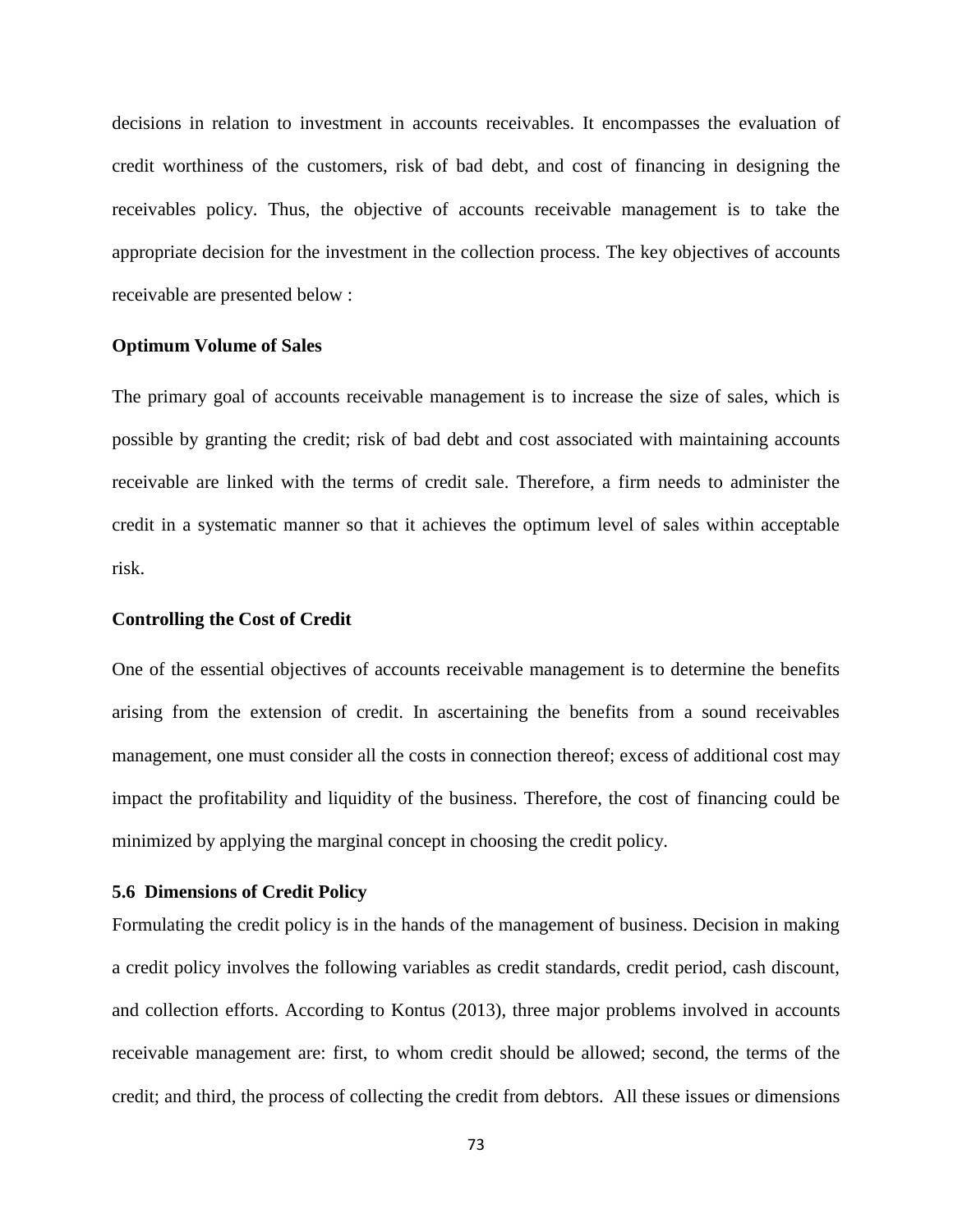related to credit policy shall be taken into account before granting the credit facilities; each of these variables related to credit policy have been illustrated as follows.

## **5.6.1 Credit Standard**

Credit standard implies the type of credit policy i.e., liberal or rigid policy being followed by the company. The volume of sales is affected by the credit policy of the business enterprise. Lower credit standard boosts the turnover, which results in increase in the income; however, an increment in the level of profit will lead to rise in the delinquency cost, risk of bad debt, etc. Increase in the magnitude of sales involves an additional cost for the firm in maintaining the records of accounts collection by the clerical department. Trade debtors may sometime take more than the standard time to make payment which could raise the additional capital in receivables.

A strict or rigid credit policy would save the collection cost, reduce the risk of losses and additional capital requirement as it extends credit only to credit-worthy debtors. As a result of this, volume of turnover declines, which further leads to lower income. Therefore, credit limits shall be liberalized to the extent where the increases in revenue is equal to or more than the additional cost.

# **5.6.2 Credit Period**

Credit period means the time allowed to debtors for making payment by them for the credit sale of goods and services. Generally, a firm fixes the credit terms and credit period on its own. However, the competition in the market compels the firm to provide higher number of days of credit to customers. An increase in the credit period gives rise to sales volume and earnings.At the same time, however, it blocks up more funds in the accounts receivables, which could have been invested in other profitable areas to harvest income. Higher credit period will also increase the costs of debt collection and for bearing the risk for increasing possibility of doubtful debts.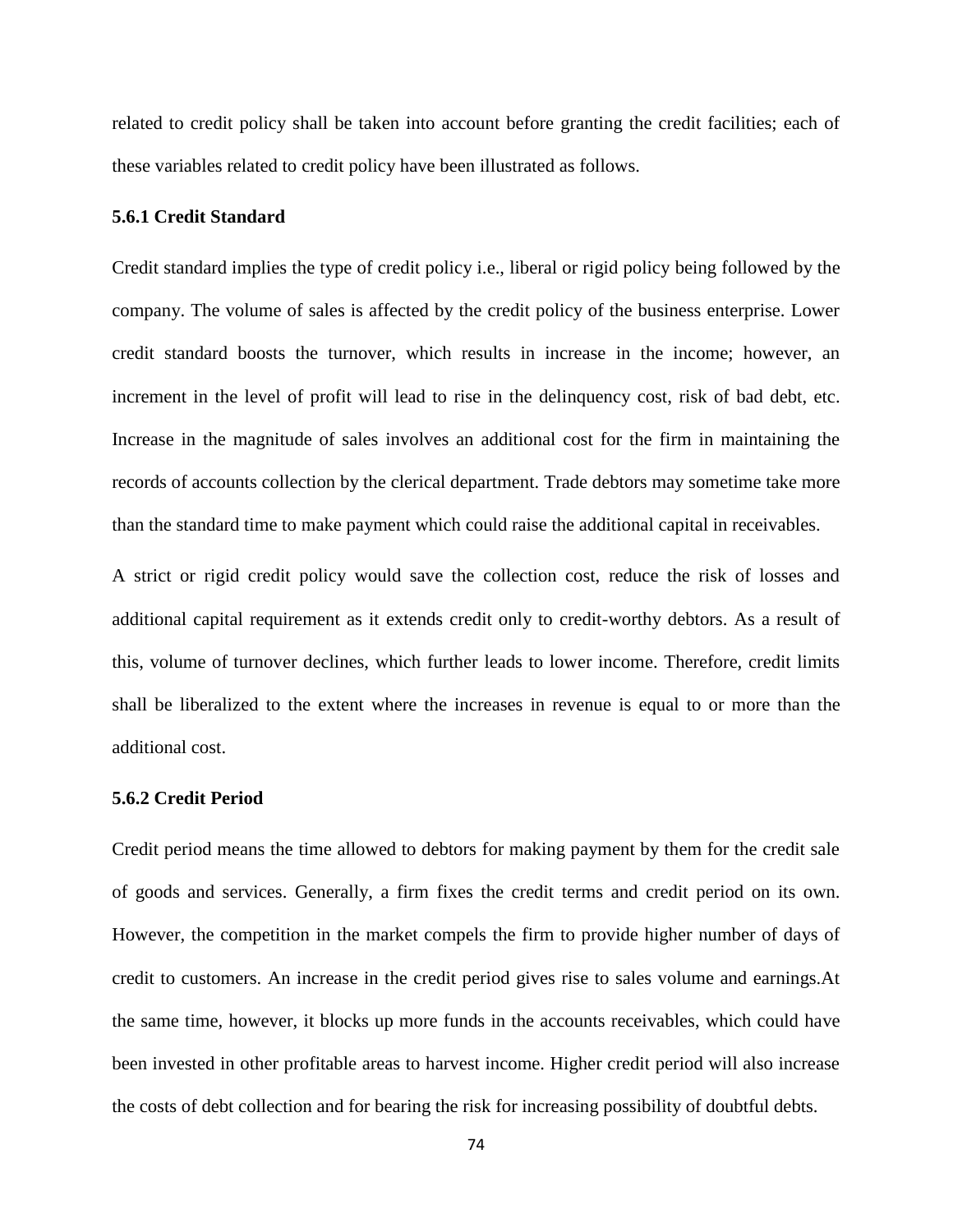While smaller number of credit days reduces the level of sales, profits, and the cost associated with the accounts receivables, the customers are likely to move away to the other vendor firm/s offering higher credit period. It results in losing the customers but at the same time it may involve lower amount of investment in the accounts receivable, releasing the additional fund that might have been tied up in accounts receivable in case of longer credit period. Thus, a firm has to decide on a credit period at the level where the additional revenue equates additional cost.

# **5.6.3 Cash Discount**

Cash discount is a remission in the amount collectible on account of the price of products and services, allowed by the seller to debtors in order to motivate the buyers to pay the due amount at the specified time. It is also known as early payment discount. The benefit of allowing the early payment discount may improve business cash inflows and reduce the possibility of bad debt. An increase in the percentage of discount tends to raise the turnover; also offering cash discount provides the debtors an incentive to pay promptly, thereby assisting the firm to spend less time, energy, and money in the collection process, all of which result in lesser amount of investment in the accounts receivable. However, granting cash discount reduces the price of products which may unnecessarily bring down the margins of the sellers.

#### **5.6.4 Collection Efforts**

The collection effort of the company aims at collecting overdues from customers timely, which consists of the following steps as reminding customers about the payment on due date through email, phone calls, etc., sending letters / notices to customers whose due date is approaching, and also informing about the legal action to be taken against unpaid overdue accounts. A certain amount of cost may be incurred in conducting the above steps. A stricter collection effort tends to decrease the level of sales, to shorten the length of credit period, and to reduce the percentage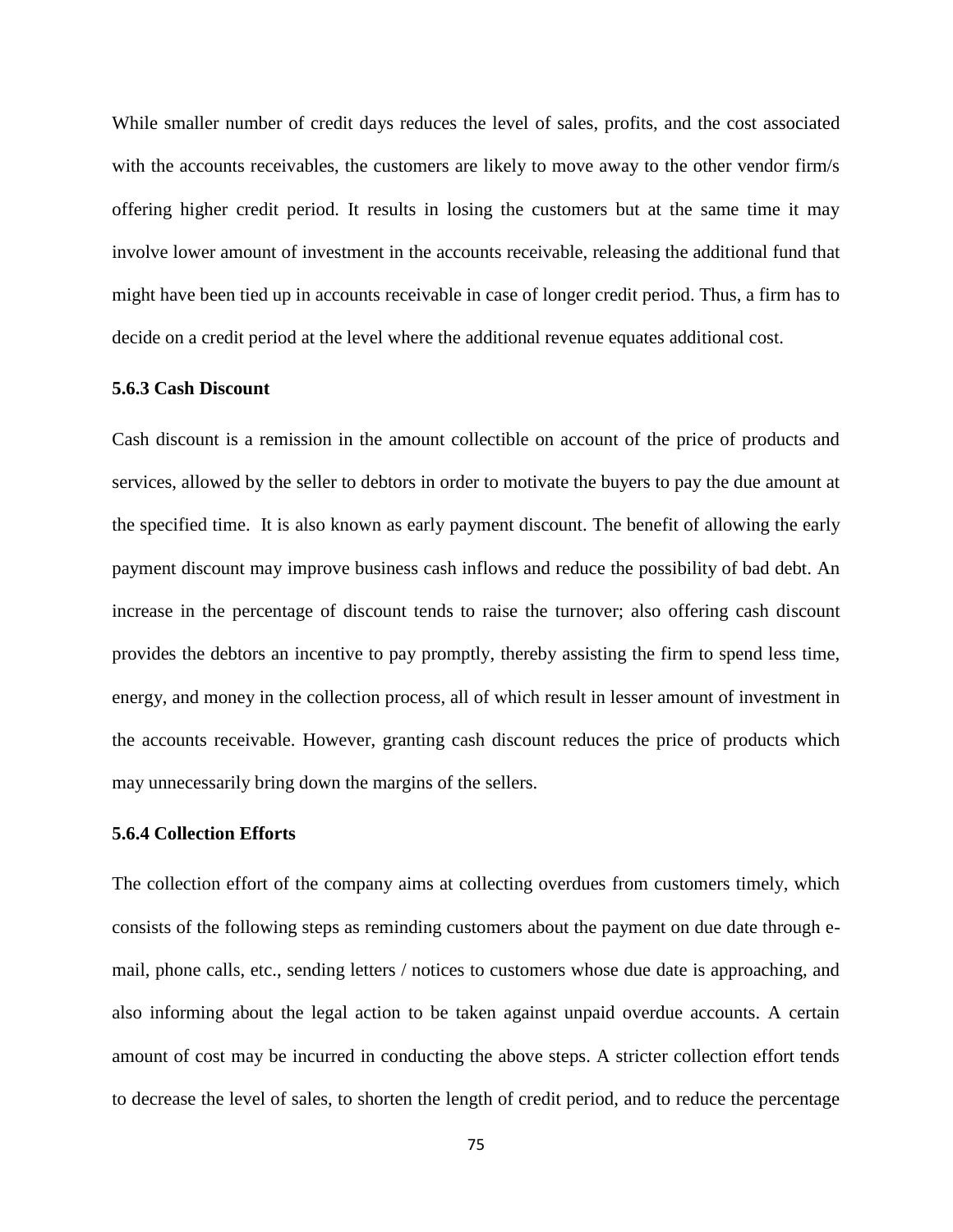of bad debt; it may result in increase of collection expenses. On the other hand, the collection expense decreases on following of a negligent collection effort which may push up the sales and increase the average collection period, and thereby increases the chance of bad debt.

#### **5.7 Techniques of Monitoring Accounts Collection**

Accounts receivable is a significant part of current assets and represents,on an average,a large amount of investment after inventory. Accounts receivable constitutes a huge amount of investment in the firm's assets which are like capital budgeting projects measured in terms of Net Present Value (Mbula, S.F., and A.,2016). It involves a major portion of fund that needs attention of the management on it; failure of collecting the overdue amount may lead to affecting the liquidity and profitability of the company. The aim of exercising control over the current asset i.e., account receivable is to eliminate bad debt and it is executed by applying a proper debt collection method (Dorota, 2013). It is, therefore, vital for the company to adopt the methods for controlling the accounts receivable. The three major techniques of monitoring the accounts collection have been discussed below:

#### **Days Sales Outstanding (DSO)**

Days sales outstanding is a widely used method to determine the average number of days that a firm takes to recover its outstanding from debtors after credit sale. DSO is also known as the Average Collection Period (ACP). The average collection period may be defined as the ratio of average accounts receivable by total credit sales. The DSO assists the firm to judge the collection efficiency by comparing the DSO with the standard credit period. A higher number of accounts collection days in comparison with predetermined credit means the company follows a lax system of collection which results in delay in receiving cash flow, weakens the liquidity position, and increases the chance of bad debt. Whereas lower value of DSO indicates that the firm is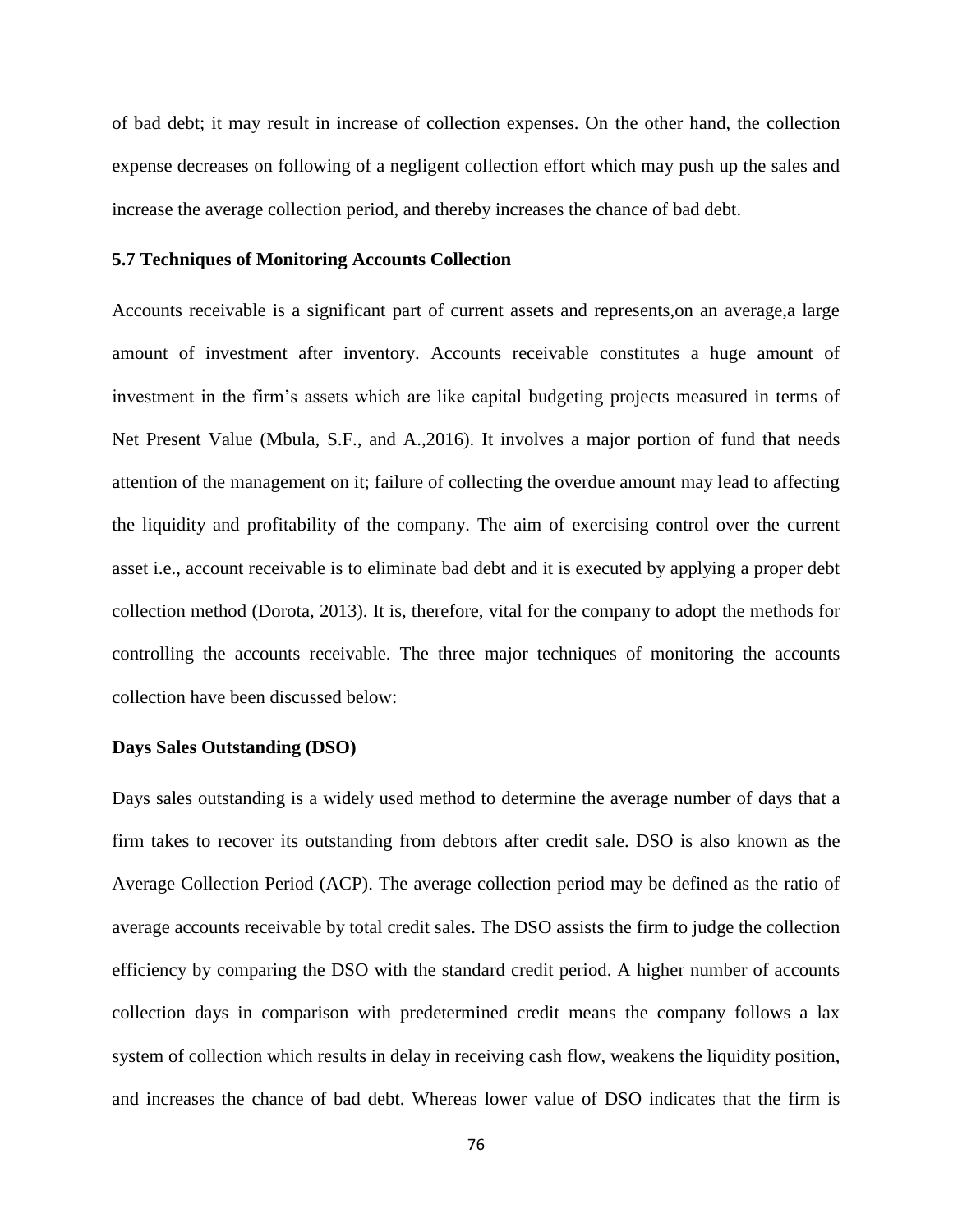efficient in collecting dues; quick payment enables the firm to depend less on the borrowed fund in financing its working capital. As a consequence, the cost of holding receivable is reduced and thereby the profitability improves. As it measures, the quality of account receivable suffers from certain limitations; it provides an average picture of collection which is based on aggregate data. Thus, to control account collection effectively, the business needs a set of information about the age of outstanding account receivable.

## **Ageing Schedule**

Ageing schedule is an important technique employed in the context of accounts receivable to find out the pattern or style of collecting invoice amount and estimating doubtful debt. The report or schedule that contains the name of customers with their accounts receivable to be paid within the time or credit period allowed by the firm. It acts as a collection tool which assists the management to know whether the outstanding amount is received from debtors in time or not. If not, then the slow-paying customers are sent reminder for payment by the collection department or personnel. Drawing up the ageing schedule report helps the firm in many ways. One way is to identify customers and the cash inflows behind the due date for payment. Other benefit of doing the ageing report is to prohibit the sale of goods and service to those customers who make late payment instead of consistently writing off as bad debt. Chalking out the schedule builds a regular contact with customers suggesting them that late payment is not acceptable from them. Thus, it can be concluded that the aging schedule is a vital liquidity management tool that assists in anticipating the cash flow pattern and doubtful debt.

However, the major limitation of drawing up the schedule is that they solely depend upon the aggregate data; it needs specific information for classifying as well as it fails to relate receivables to sales of the same period.

77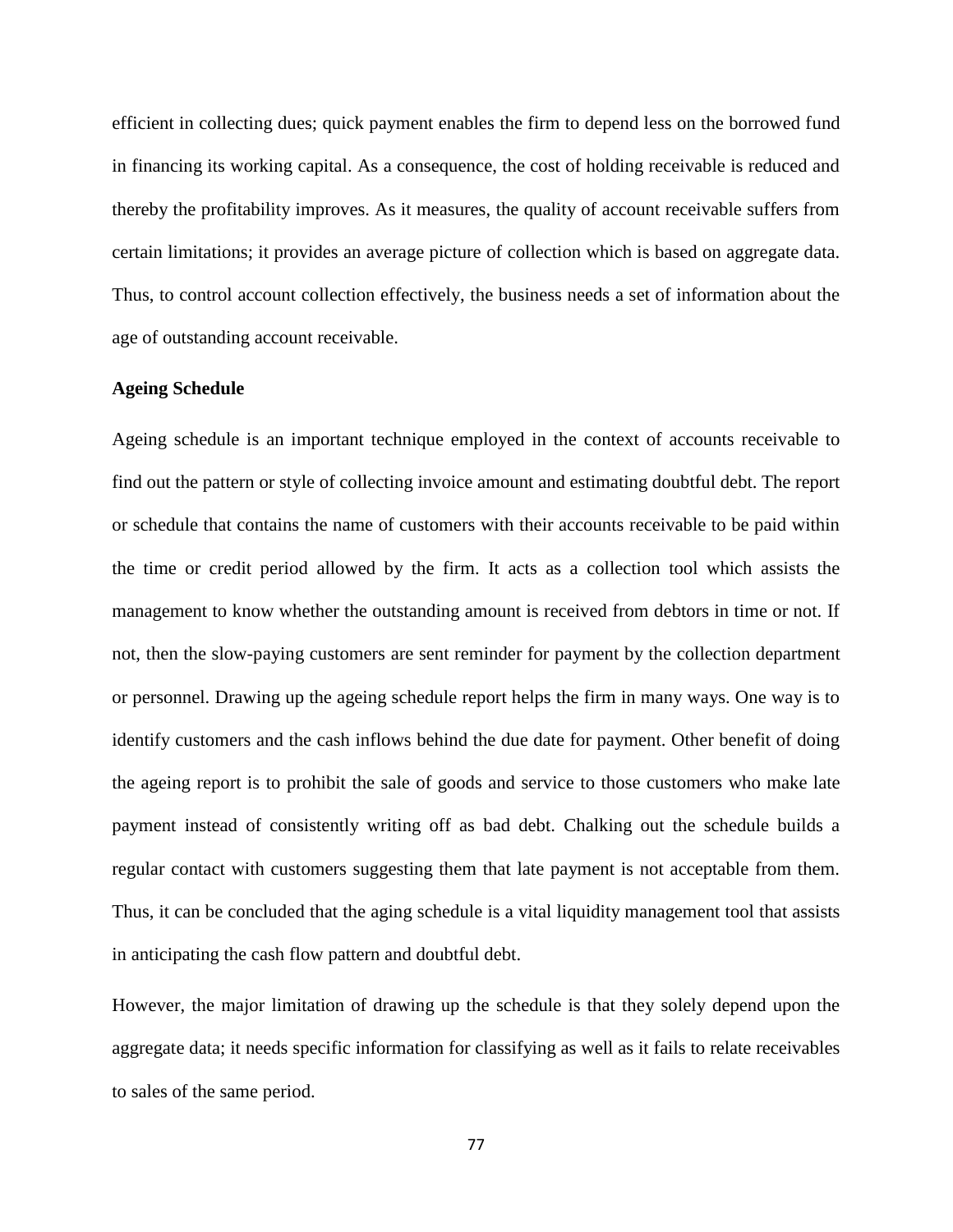#### **Collection Experience Matrix**

Collection experience matrix is a modern approach or a different method from the other two i.e., DSO and Ageing Schedule of monitoring accounts receivable that point out the manner in which the firm collects the amount of credit sales over a period of time. Under this method, a matrix is formed when the sales over a period and the associated accounts collection are presented in horizontal and vertical way respectively. Therefore, the name of this method is developed as collection matrix. Through this matrix a company could ascertain how much of the credit sales in terms of percentage have been collected in the month of sale occurred and what percentage is to be collected in future or later. One of the major benefits of interpreting collection matrix is to assess the debtor's payment behavior. The percentages of accounts collection related to credit sale increases denotes the firm collects its outstanding account receivable faster. An improving collection pattern may strengthen the liquidity and profitability condition of the business and vice-versa. As it keeps past records of the collection in terms of percentage that could be helpful for the companies to forecast the future pattern of collection from the next sale.

#### **5.8 Conclusion**

As specified that the aim of the study is to examine the impact of debtors management or Accounts Collection Period on the profitability in the selected public steel companies, this chapter discusses in detail the various theoretical concepts that affect the credit allowance management. The chapter starts discussion by defining the accounts receivable along with explaining the cost and benefits of holding accounts receivable. The cost and benefit of maintaining accounts collection justify the need for analyzing the receivables as assisting a company in decision making relates to investment in accounts receivable including meeting competition and sales promotion. Determinants affecting the magnitude of accounts collection